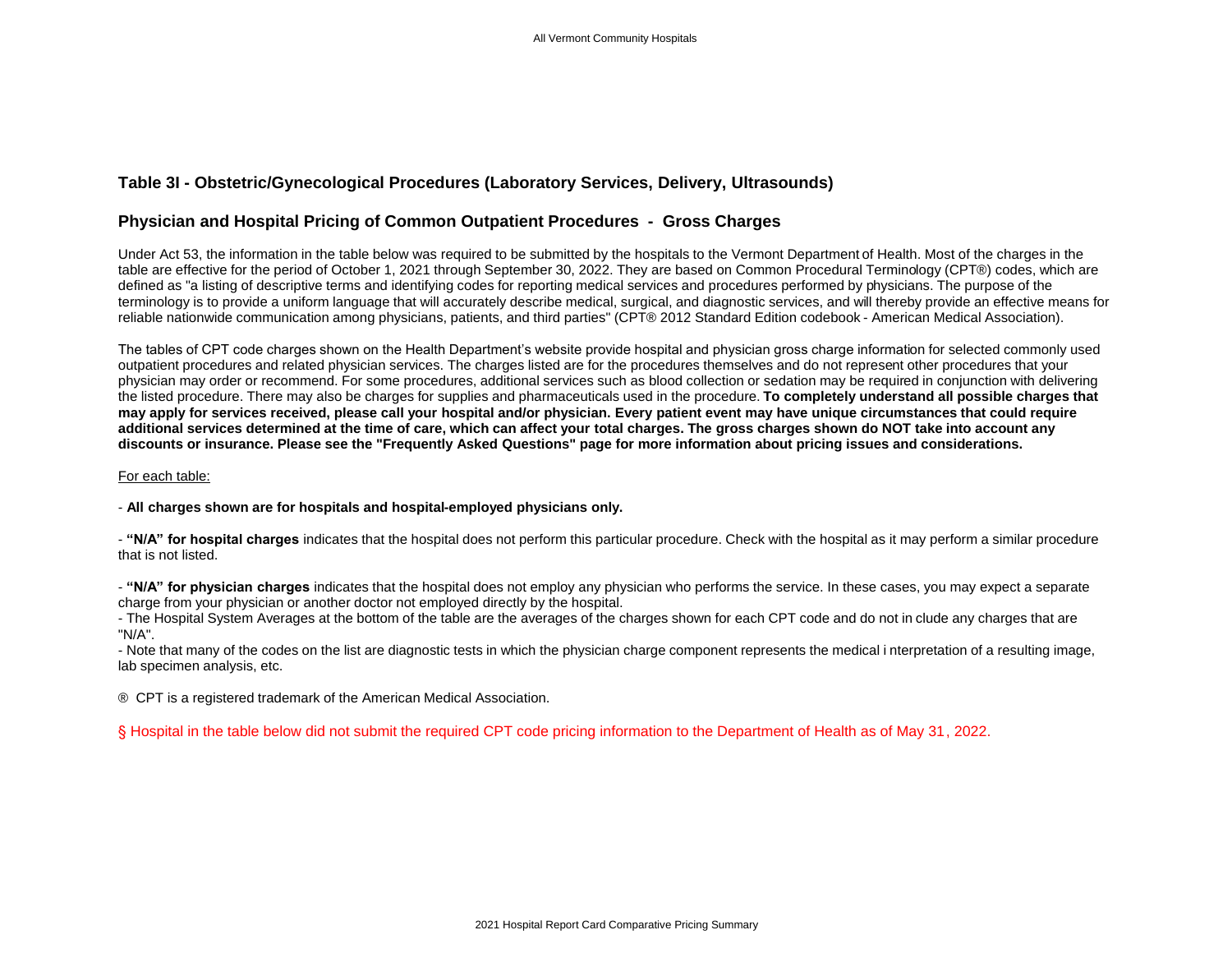## **Table 3I - Obstetric/Gynecological Procedures**

|                                                  |                                                                          |                                                                                 |                              |                                 | <b>Laboratory Services</b>                 |                                                          |                                    | Delivery <sup>2</sup>                 |                                      |                                                                                                 |
|--------------------------------------------------|--------------------------------------------------------------------------|---------------------------------------------------------------------------------|------------------------------|---------------------------------|--------------------------------------------|----------------------------------------------------------|------------------------------------|---------------------------------------|--------------------------------------|-------------------------------------------------------------------------------------------------|
|                                                  | <b>CPT Code</b>                                                          | 57454 $4, 5$                                                                    | 80081                        | 81025 <sup>3</sup>              | 88142 <sup>1</sup>                         | 88175                                                    | 82746                              | 59400                                 | 59510                                | 59610 $5$                                                                                       |
| Hospital                                         | <b>Description</b>                                                       | Colposcopy:<br>cervical biospy(s) of<br>cervix and<br>endocervical<br>curettage | Obstetric panel              | Urine pregnancy<br>test         | Pap test (with liquid<br>base preparation) | Pap test (with liquid<br>base preparation).<br>automated | Blood test for folic<br>acid level | Vaginal delivery                      | C-section<br>(Cesarean delivery)     | Routine obstetric<br>care for vaginal<br>delivery, including<br>pre- and post-<br>delivery care |
| S Brattleboro Memorial<br>Hospital               | <b>Hospital Charge</b><br>Physician Charge<br><b>Total Charge</b>        |                                                                                 |                              |                                 |                                            |                                                          |                                    |                                       |                                      |                                                                                                 |
| <b>Central Vermont</b><br><b>Medical Center</b>  | <b>Hospital Charge</b><br>Physician Charge<br><b>Total Charge</b>        | n/a<br>\$512                                                                    | n/a<br>n/a                   | \$34<br>\$22                    | \$99<br>\$0<br>\$99                        | \$89<br>\$0                                              | \$97<br>\$0                        | \$8,215<br>\$4,362                    | \$3,719<br>\$4,817                   | n/a<br>\$4,564                                                                                  |
| <b>Copley Hospital</b>                           | <b>Hospital Charge</b><br>Physician Charge<br><b>Total Charge</b>        | n/a<br>\$0<br>\$310<br>\$310                                                    | n/a<br>n/a<br>n/a            | \$56<br>\$43<br>\$0<br>\$43     | n/a<br>n/a                                 | \$89<br>\$118<br>\$0<br>\$118                            | \$97<br>\$61<br>\$0<br>\$61        | \$12,576<br>\$0<br>\$4,311<br>\$4,311 | \$8,536<br>\$0<br>\$4,882<br>\$4,882 | \$4,564<br>\$0<br>\$4,420<br>\$4,420                                                            |
| University of Vermont<br><b>Medical Center</b>   | <b>Hospital Charge</b><br>Physician Charge<br><b>Total Charge</b>        | $\sqrt{50}$<br>\$776<br>\$776                                                   | n/a<br>\$147<br>\$0<br>\$147 | $\overline{$}51$<br>\$0<br>\$51 | n/a<br>\$72<br>\$0<br>\$72                 | \$72<br>\$0<br>\$72                                      | \$80<br>\$0<br>\$80                | \$6,118<br>\$3,579<br>\$9,697         | \$3,533<br>\$4,029<br>\$7,562        | \$0<br>\$11,161<br>\$11,161                                                                     |
| S Gifford Medical Center                         | <b>Hospital Charge</b><br><b>Physician Charge</b><br><b>Total Charge</b> |                                                                                 |                              |                                 |                                            |                                                          |                                    |                                       |                                      |                                                                                                 |
| <b>Grace Cottage Family</b><br>Health & Hospital | <b>Hospital Charge</b><br>Physician Charge<br><b>Total Charge</b>        | n/a<br>n/a<br>n/a                                                               | n/a<br>n/a<br>n/a            | $\sqrt{$28}$<br>\$0<br>\$28     | n/a<br>n/a<br>n/a                          | \$101<br>\$0<br>\$101                                    | \$142<br>\$0<br>\$142              | n/a<br>n/a<br>n/a                     | n/a<br>n/a<br>n/a                    | n/a<br>n/a<br>n/a                                                                               |
| Mt. Ascutney Hospital                            | <b>Hospital Charge</b><br>Physician Charge<br><b>Total Charge</b>        | n/a<br>n/a<br>n/a                                                               | n/a<br>n/a<br>n/a            | \$115<br>\$0<br>\$115           | \$376<br>\$0<br>\$376                      | n/a<br>n/a<br>n/a                                        | \$253<br>\$0<br>\$253              | n/a<br>n/a<br>n/a                     | n/a<br>n/a<br>n/a                    | n/a<br>n/a<br>n/a                                                                               |
| North Country Hospital                           | <b>Hospital Charge</b><br>Physician Charge<br><b>Total Charge</b>        | n/a<br>n/a<br>n/a                                                               | \$536<br>\$0<br>\$536        | \$56<br>\$41<br>\$97            | \$113<br>\$0<br>\$113                      | \$193<br>\$0<br>\$193                                    | \$372<br>\$0<br>\$372              | \$9,184<br>\$3,981<br>\$13,165        | \$21,151<br>\$4,913<br>\$26,064      | \$8,685<br>\$4,363<br>\$13,048                                                                  |
| Northeastern Vermont<br>Regional Hospital        | <b>Hospital Charge</b><br>Physician Charge<br><b>Total Charge</b>        | \$0<br>\$331<br>\$331                                                           | n/a<br>n/a<br>n/a            | n/a<br>\$27<br>\$27             | \$277<br>n/a<br>\$277                      | \$286<br>n/a<br>\$286                                    | \$230<br>n/a<br>\$230              | \$7,971<br>\$3,981<br>\$11,952        | \$21,237<br>\$4,408<br>\$25,645      | \$14,024<br>\$4,173<br>\$18,197                                                                 |
| Northwestern Medical<br>Center                   | <b>Hospital Charge</b><br>Physician Charge<br><b>Total Charge</b>        | \$394<br>n/a<br>n/a                                                             | \$175<br>n/a<br>n/a          | \$60<br>n/a<br>n/a              | \$107<br>n/a<br>n/a                        | \$94<br>n/a<br>n/a                                       | \$46<br>n/a<br>n/a                 | \$4,684<br>\$5,142<br>\$9,826         | \$14,701<br>\$5,683<br>\$20,384      | \$7,643<br>\$5,391<br>\$13,035                                                                  |
| Porter Hospital                                  | <b>Hospital Charge</b><br>Physician Charge<br><b>Total Charge</b>        | \$205<br>\$173<br>\$378                                                         | n/a<br>n/a<br>n/a            | \$64<br>\$0<br>\$64             | n/a<br>n/a<br>n/a                          | \$89<br>\$0<br>\$89                                      | \$88<br>\$0<br>\$88                | n/a<br>\$4,794<br>n/a                 | n/a<br>\$5,307<br>n/a                | n/a<br>\$5,058<br>n/a                                                                           |
| <b>Rutland Regional</b><br><b>Medical Center</b> | <b>Hospital Charge</b><br>Physician Charge<br><b>Total Charge</b>        | \$538<br>\$584<br>\$1,122                                                       | n/a<br>n/a<br>n/a            | \$48<br>\$0<br>\$48             | \$103<br>\$0<br>\$103                      | n/a<br>n/a<br>n/a                                        | \$235<br>\$0<br>\$235              | n/a<br>\$4,416<br>n/a                 | n/a<br>\$4,999<br>n/a                | n/a<br>\$4,646<br>n/a                                                                           |
| Southwestern Vermont<br><b>Medical Center</b>    | <b>Hospital Charge</b><br>Physician Charge<br><b>Total Charge</b>        | n/a<br>\$358<br>n/a                                                             | n/a<br>n/a<br>n/a            | \$0<br>\$27<br>$\overline{$27}$ | \$158<br>\$0<br>\$158                      | \$158<br>\$0<br>\$158                                    | $\overline{$91}$<br>\$0<br>\$91    | \$13,800<br>\$3,955<br>\$17,755       | \$22,400<br>\$4,476<br>\$26,876      | \$13,800<br>\$4,161<br>\$17,961                                                                 |
| Springfield Hospital                             | <b>Hospital Charge</b><br>Physician Charge<br><b>Total Charge</b>        | \$193<br>\$197<br>\$390                                                         | n/a<br>n/a<br>n/a            | \$35<br>n/a<br>n/a              | \$67<br>n/a<br>n/a                         | \$143<br>n/a<br>n/a                                      | \$33<br>n/a<br>n/a                 | n/a<br>n/a<br>n/a                     | n/a<br>n/a<br>n/a                    | n/a<br>n/a<br>n/a                                                                               |
| <b>Hospital System</b><br>Averages               | <b>Hospital Charge</b><br>Physician Charge<br><b>Total Charge</b>        | \$190<br>\$405<br>\$551                                                         | \$286<br>\$0<br>\$342        | \$49<br>\$12<br>\$56            | \$153<br>\$0<br>\$171                      | \$134<br>\$0<br>\$138                                    | \$144<br>\$0<br>\$165              | \$7,139<br>\$4,280<br>\$11,326        | \$12,392<br>\$4,835<br>\$17,136      | \$7,359<br>\$5,326<br>\$11,769                                                                  |

1. At SVMC, MD review (CPT:88141)=\$63.75 if needed.

2. At SVMC and North Country, these are estimated average charges. For Copley, facility charges reflect the average price from FY2017 discharge dataset. At Porter, the hospital charge is normally billed under CPT code 5951 varies on complexity. At UVMMC and CVMC, CPT code 59409 is used instead of 59400, and 59514 is used instead of 59510. For RRMC hospital charge, please see top volume community pricing.

3. At CVMC, \$22 if done in office. At BMH, it is done at doctor's office. Grace Cottage Hospital uses CPT code 85027. At UVMMC this is a POC testing.

4. North Country charges either hospital charge, or physician charge, but not both. 5. At UVMMC, this is a full global fee.